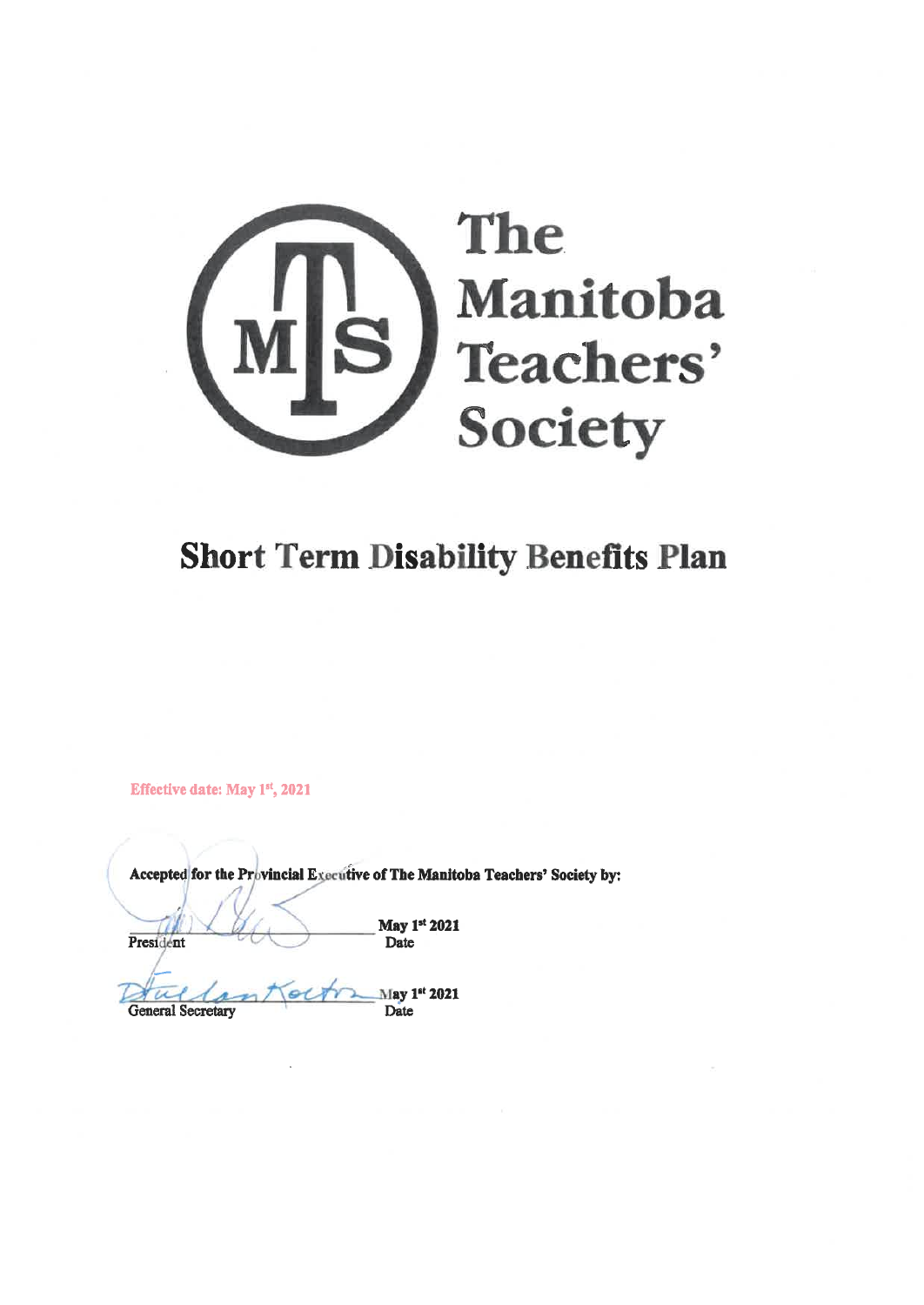#### **Short Term Disability Plan**

### **TABLE OF CONTENTS**

### Foreword

### **Table of Insurance**

| $\overline{2}$ |
|----------------|
| 2              |
|                |
|                |
|                |

### **Section 1: Definitions**

|                              | $\overline{3}$          |
|------------------------------|-------------------------|
| <b>Insuring Requirements</b> |                         |
|                              | 3                       |
|                              | $\overline{3}$          |
|                              | 3                       |
|                              | $\overline{\mathbf{3}}$ |

## **Section 2: Insuring Provisions**

| $\overline{4}$        |
|-----------------------|
| $\overline{4}$        |
| $\overline{4}$        |
| $\overline{4}$        |
| $\boldsymbol{\Delta}$ |
| $\boldsymbol{A}$      |
| $\sqrt{5}$            |
| $\sqrt{5}$            |
|                       |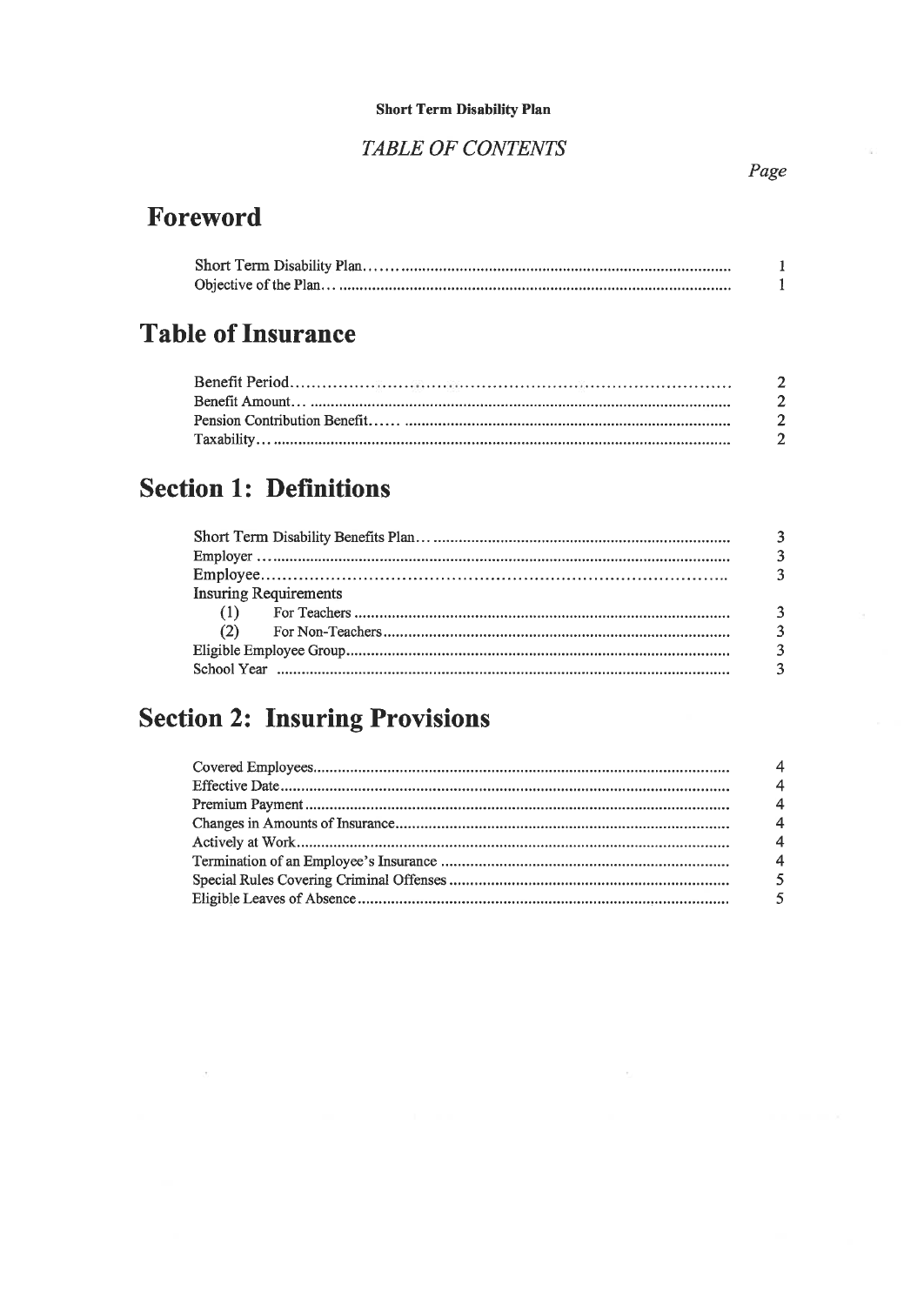### TABLE OF CONTENTS

## **Section 3: Benefit Provisions**

|            | 6  |
|------------|----|
| Disability | 6  |
|            | 6  |
|            | 6  |
|            | 6  |
| (1)        | 6  |
| (2)        | 6  |
|            |    |
|            |    |
|            |    |
| Net Pay    |    |
|            |    |
|            |    |
|            |    |
|            |    |
|            | 9  |
|            | 9  |
|            | 9  |
|            | 9  |
|            | 9  |
|            | 9  |
|            | 10 |
|            | 10 |
|            | 10 |
|            |    |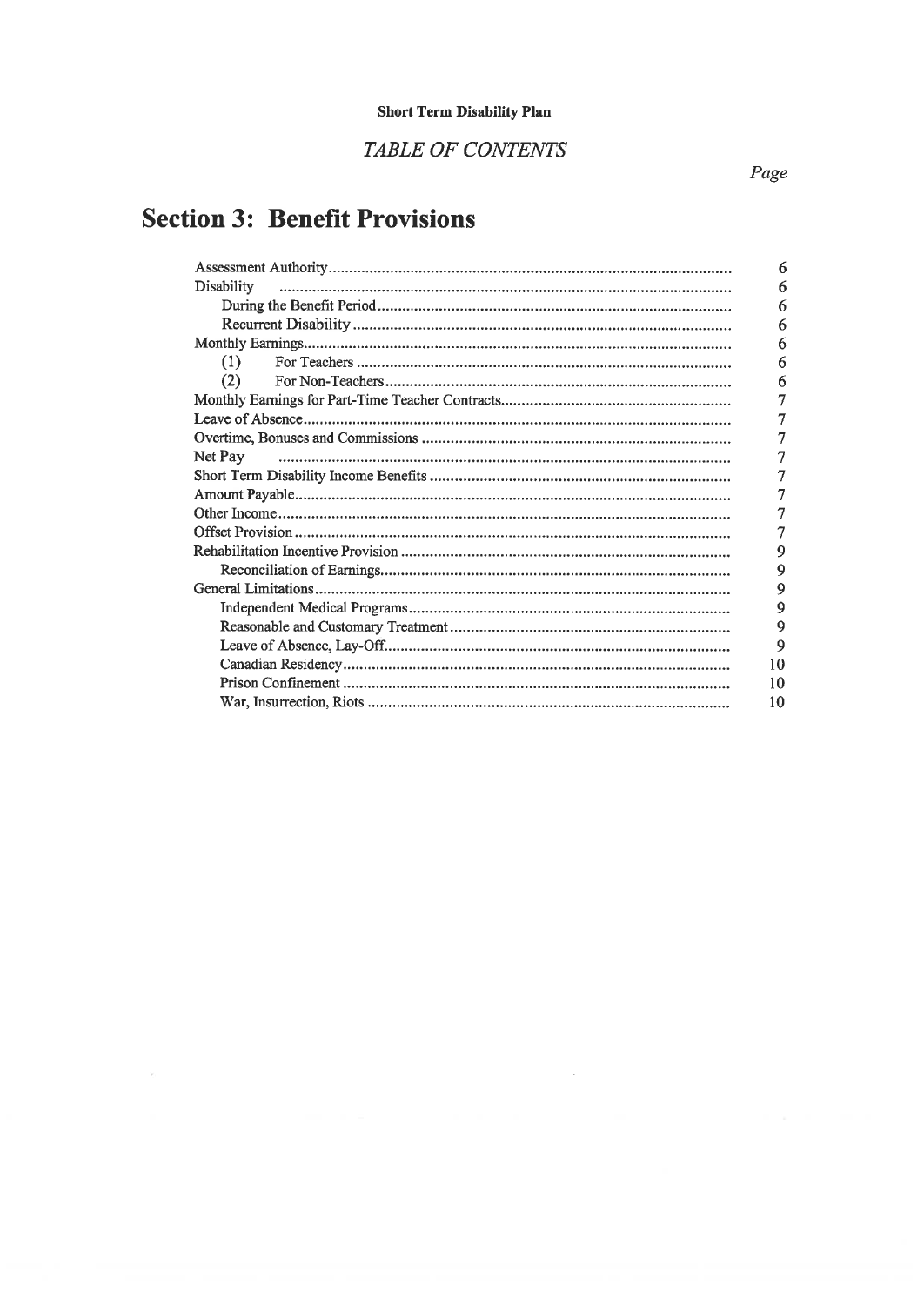**TABLE OF CONTENTS** 

### **Section 4: Claims Provisions**

### **Section 5: General Provisions**

| 12  |
|-----|
| 12  |
| 12  |
| 12  |
| -13 |
| 13  |
| 13  |
| -13 |

### **Section 6: Premium Provisions**

| 14 |
|----|
| 14 |
| 14 |
| 14 |

### Appendix A: Eligible Employee Groups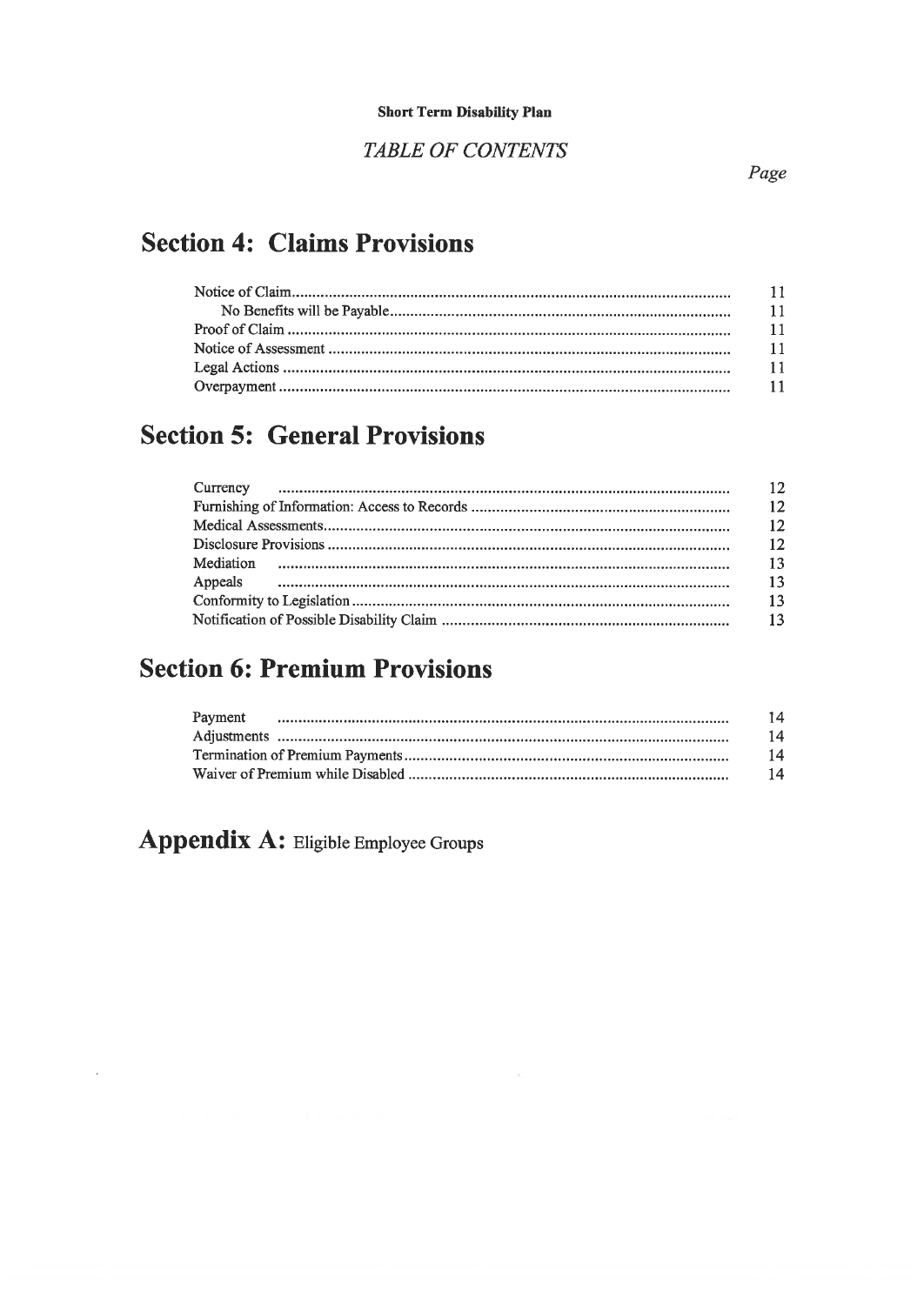### Foreword

#### Short Term Disability Benefits Plan

This Plan Document describes the Short Term Disability Benefits Plan insured by The Manitoba Teachers' Society for its members, as well as other employees of public school boards or educational facilities in Manitoba. The Plan is governed by MTS By Laws. The Provincial Executive delegates the administration and operations of the Plan to the Disability Benefits Plan Committee.

#### Objective of the Plan

The Plan is dedicated to assisting eligible members through periods of disability in a manner that will attempt to assure, in a consultative approach, to assist the eligible members, when possible, to return to work, while providing the disabled member with financial security at a cost that is reasonable to the premium-paying member.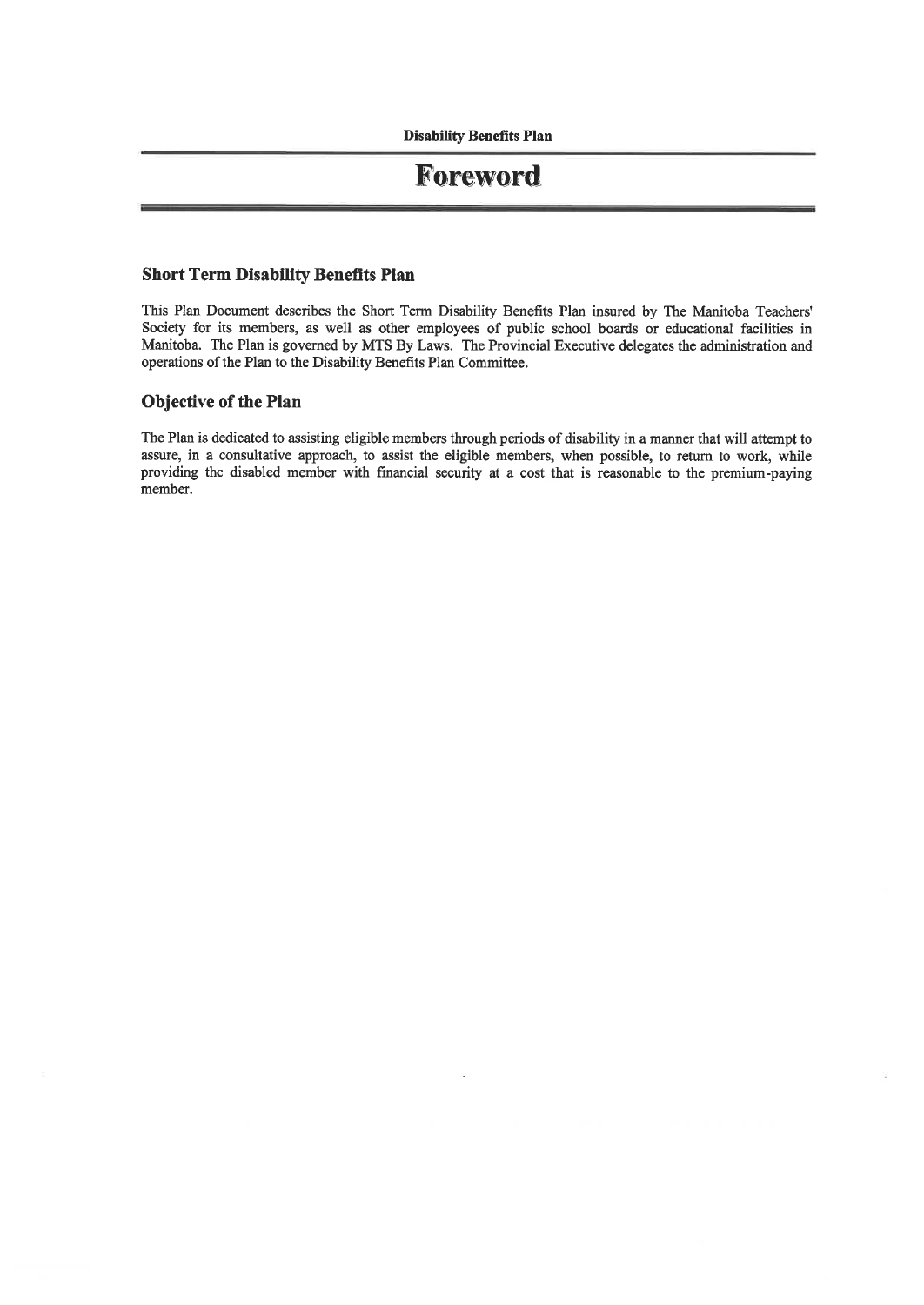### **Table of Insurance**

#### **Benefit Period**

The period after the expiry of available sick leave and up to the expiry of the minimum required waiting period (80 working days) for the Manitoba Teachers' Society Long Term Disability Benefits Plan.

A benefit period is:

- 1. the period of time during which the person is continuously disabled and meets all the terms and conditions of the Plan; plus
- 2. if the disability is not continuous, any period of time during which the disability is considered to be a recurrence.

#### Benefit Amount

Shall be based on the following Pre Disability Gross Salary

| 60.5% |
|-------|
| 51.0% |
| 47.5% |
| 42.5% |
|       |

Changed September 1st 2019

#### Pension Contribution Benefit

In June 2004, The Teachers' Pension Act was amended such that those teachers receiving a disability income under a group insurance plan were no longer required to contribute to the Teachers' Retirement Allowances Fund.

#### **Taxability**

All benefits are non-taxable.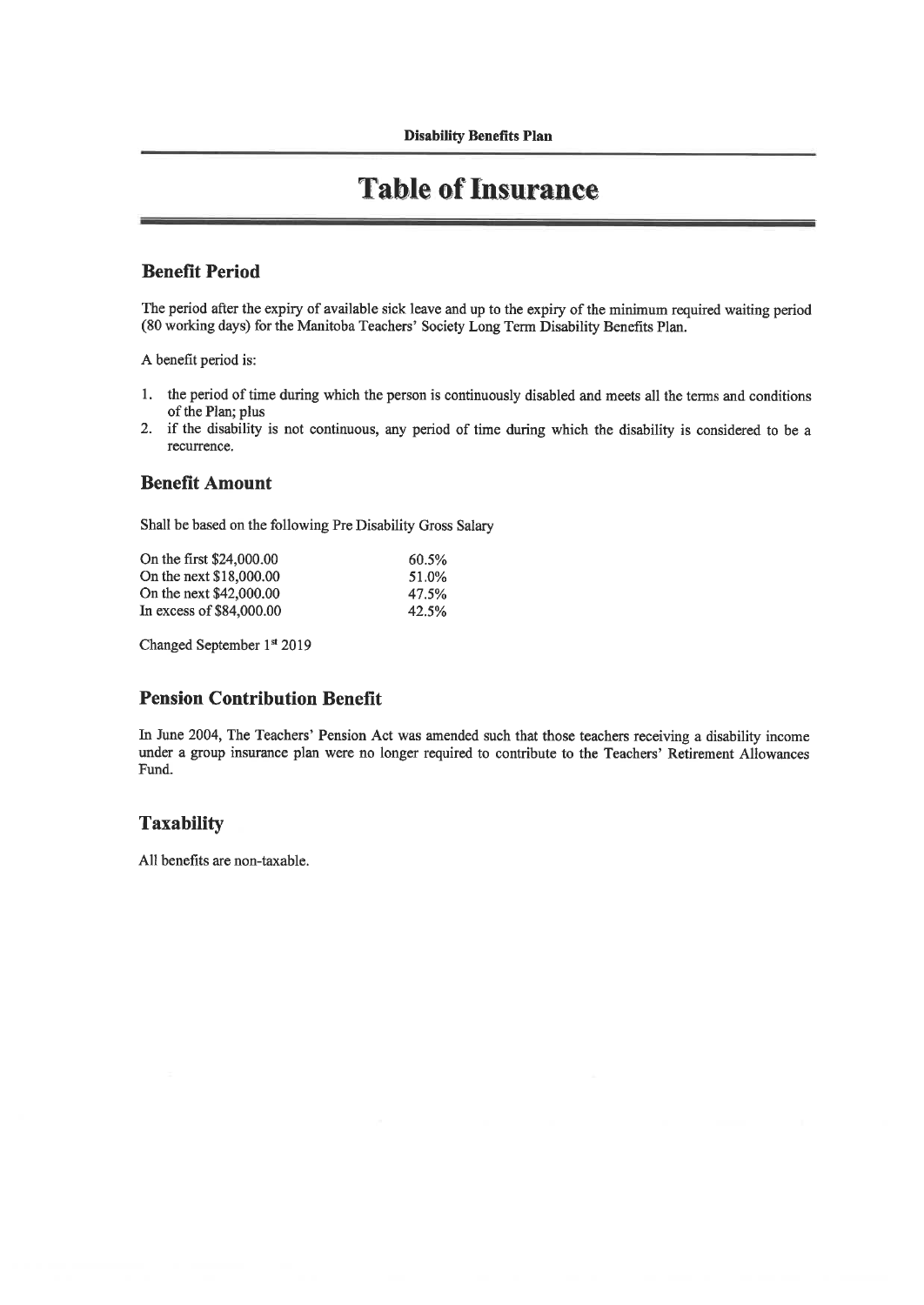### **Section 1: Definitions**

#### Short Term Disability Benefits Plan

The Manitoba Teachers' Society Short Term Disability Benefits Plan, hereinafter referred to as the Plan, is governed by MTS By Laws. The Provincial Executive delegates the administration and operations of the Plan to the Disability Benefits Plan Committee.

#### Employer

Means any organization or entity listed as an Employer in Appendix "A" of this Plan Document.

#### Employee

Means any person employed by one of the employers listed in Appendix "A" of this Plan Document, provided that person's occupation falls within one of the Eligible Employee Groups listed opposite that person's Employer in Appendix "A" and subject to the insuring requirements for that class of employee.

#### Insuring Requirements

#### (1) For Teachers

All Teachers signed to a limited or general term contract are covered immediately.

#### (2) For Non-teachers

Means that in order to be eligible for coverage under this Plan, the non-teaching employee must be employed with one of the Employers and Employee Groups listed in Appendix "A".

#### Eligible Employee Group

- 1. Means a group of employees classified by an Employer as belonging to a specific job group, collective bargaining unit or otherwise identifiable employee unit and listed opposite that Employer in Appendix "A"
- 2. Substitute Teachers are not an Eligible Employee Group covered under this Plan.

#### School Year

For the purposes of the Plan, the school year shall commence July 1 and end on the next following June 30.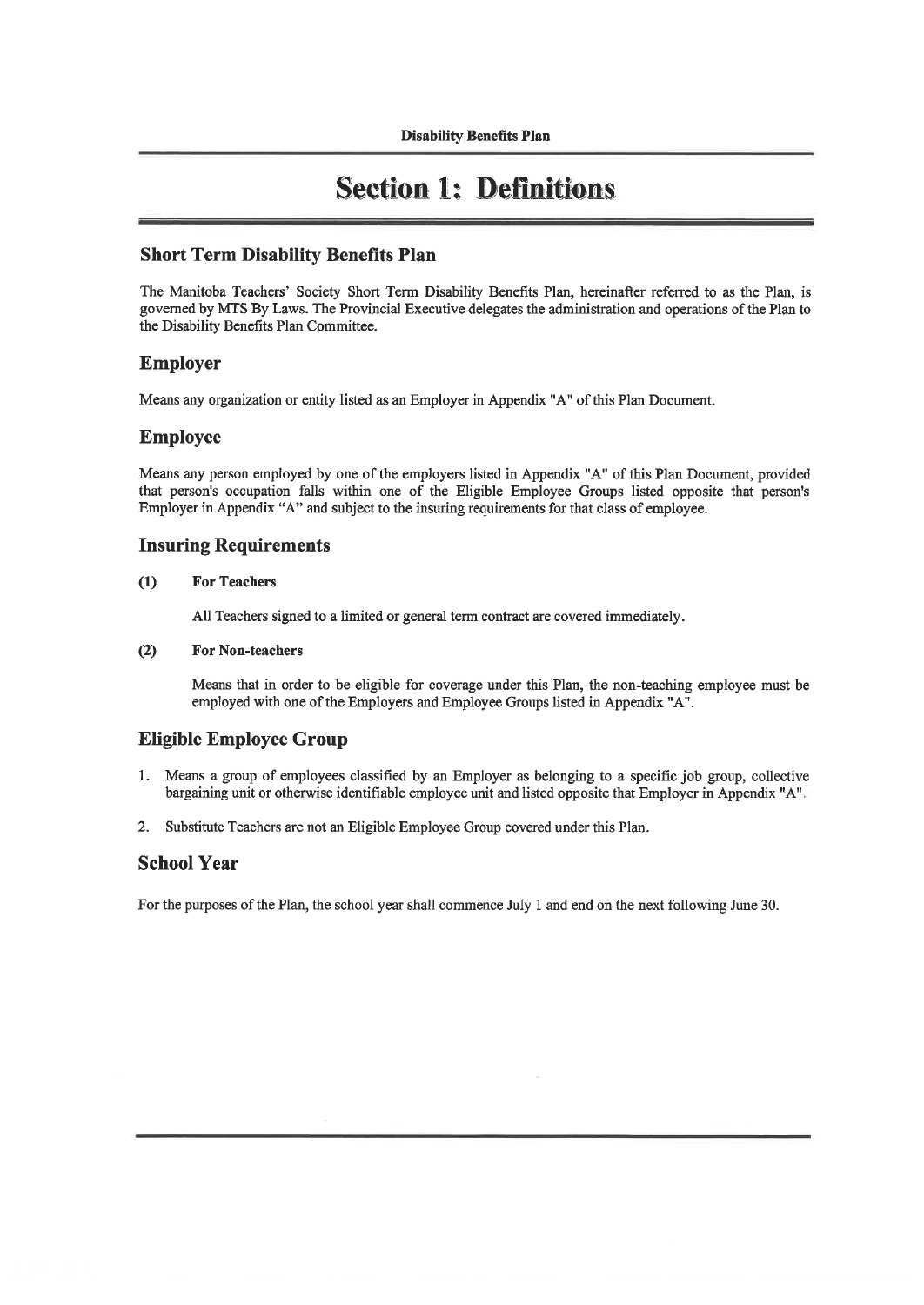### Section 2: Insuring Provisions

#### Covered Employees

All active Employees insured immediately prior to September 1, 2014 by The Manitoba Teachers' Society Short Term Disability Benefits Plan Policy dated January  $1<sup>st</sup>$ , 2010, shall be insured according to the terms and provisions of this Plan Document.

For all new employees hired by an Employer after September 1, 2014 coverage under this Plan shall be mandatory, provided said employees satisfy the meaning of Employee, meet the Insuring Requirements and fall within an Eligible Employee Group, as defined in Section I of this Plan Document.

#### Effective Date

All Employees shall be covered immediately from their first day of active employment with an Employer, or as soon as they meet all Insuring Requirements as defined in Section I of this Plan Document. If an Employee is absent from work, for any reason, on the date their employment was set to commence, then coverage under this Plan will not take effect until that Employee first reports to active work. However, any eligible employee whose coverage previously terminated as a result of an absence due to a non-disabling injury or illness (as defined by the tenns of this Plan document) must return to active employment for a period of 20 working days before coverage will become effective.

#### Premium Payment

Any employee group participating in this Plan acknowledges that coverage for eligible new employees within their group is mandatory and that continued coverage for the group is extended subject to the acceptance of this condition. Implicit with this acceptance is acceptance of the condition that, where an employee contribution to premium is one of the tenns agreed to for entry of that employee group into this Plan, then that condition shall be binding on each of the eligible employees within that employee group and those eligible employees are therefore required to make the necessary premium contribution. The DBF Committee reserves the right to declare ineligible all employees within an employee group should any member of that employee group not pay the required premium.

#### Changes in Amounts of Insurance

Changes in an Employee's amount of insurance will take effect immediately, except in the following situations:

- 1. No change will take effect during a period of disability, except as noted in 2. below;
- 2. Changes in insurance due to changes in Monthly Earnings under a negotiated contract will take effect on the date the contract becomes effective, but only when the negotiated contract has an effective date which is retroactive to a period of time prior to the first date of benefits.

#### Actively at Work

Means the Employee is not disabled and actually reports to work at the normal place of employment and performs her or his normal duties.

#### Termination of an Employee's Insurance

An Employee's insurance will terminate on the earliest of the following dates:

- 1. the date that this Plan Document terminates;
- 2. the due date of the first premium to which the Employee has not made a required contribution;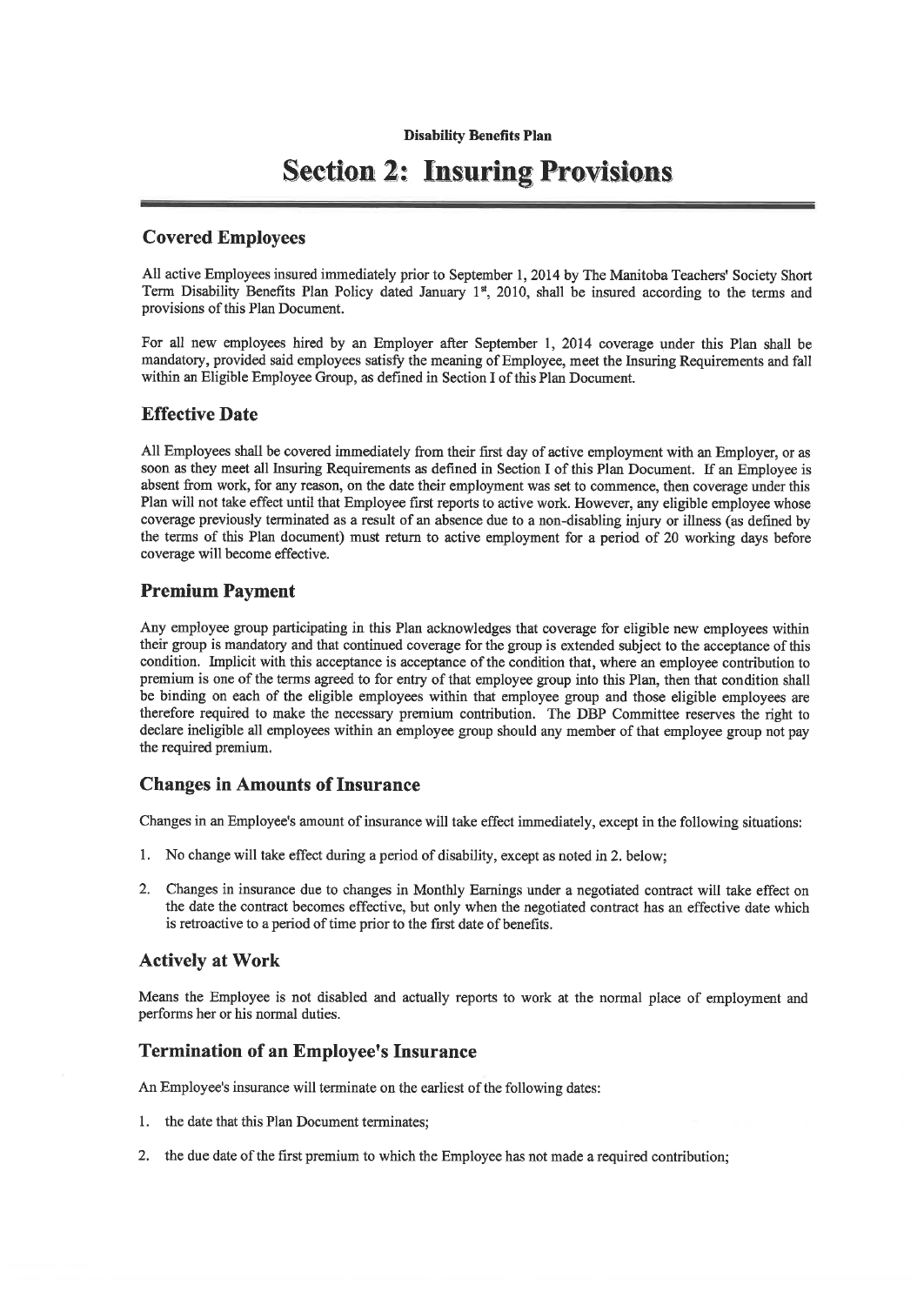- 3. the date the Employee ceases to be eligible according to the terms of this Plan Document;
- 4. on the date an Employee retires, unless the employee has signed a Limited Term contract subsequent to Retirement
- 5. on the date an Employee is granted a leave of absence by an Employer for either a type of leave or duration of leave not considered eligible under the terms of this Plan Document;
- 6. the day after m Employee ceases to be disabled, according to the terms of this Plan Document, if the Employee fails to return to work following a period of disability satisfactory for the receipt of benefits under the terms herein;
- 7. in the case of an Employee who is laid-off on June 30 of any calendar year, and the date of recall falls after the commencement of the subsequent fall term; coverage will terminate effective with the June 30 lay-off and shall not be reinstated until the Employee returns to active employment.
- 8. the date that an Employee, on a leave of absence, becomes substantially employed, by an employer not listed in Annendix "A" and where employment is not part of a vocational rehabilitation plan annroved b the Plan.

#### Special Rules Covering Criminal Offenses

Benefit payment will not be made for a period of disability where the disability is due to, or results from, the commission or attempted commission of a criminal offense. An Employee who becomes disabled shall be entitled to receive benefits under the terms of the Plan, but such benefit payment will terminate immediately when it is determined that the Employee was guilty of an offense if it is determined that the disability arose directly or indirectly from the commission or attempted commission of the offense. In that event, coverage will be deemed to have ceased on the last day worked and no further benefits will be payable to that Employee unless the Employee returns to work and again meets all the terms and conditions of the Plan. The DBF Committee reserves the right to pursue repayment of benefits paid where the disability arose directly or indirectly from the commission or attempted commission of a criminal offense.

#### Eligible Leaves of Absence

Notwithstanding anything to the contrary contained in the Termination of an Employee's Insurance provision of this Plan Document, coverage for all Employees shall be continued and premiums must be paid if an Employee is granted a leave of absence and the leave period does not exceed a total of 24 months. Full coverage shall be maintained and premiums must be paid for the duration of a teacher assignment with the Department of National Defense.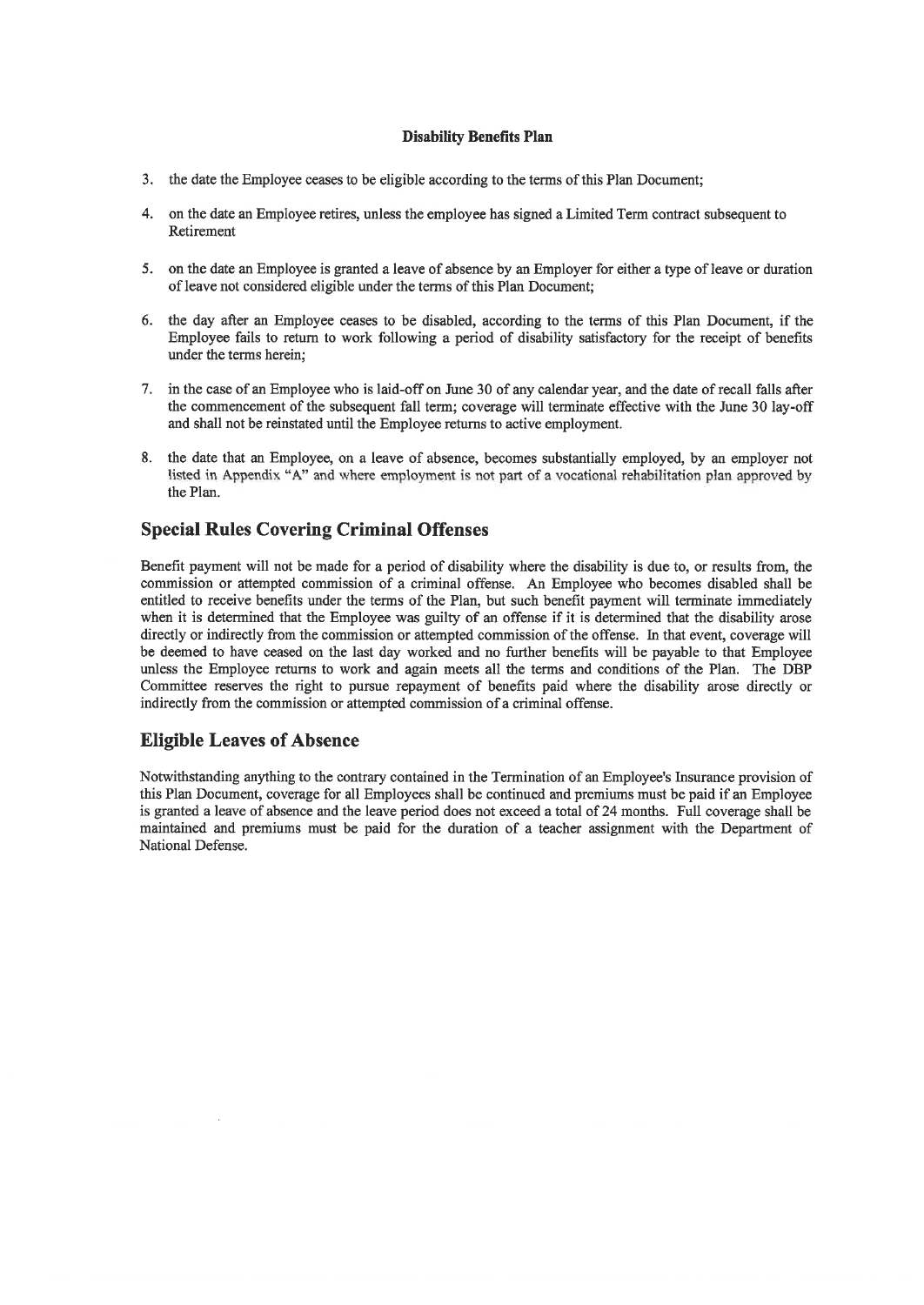### Section 3: Benefit Provisions

#### Assessment Authority

The Plan has fall authority for the assessment of a person's entitlement to benefits.

#### Disability

The benefits under this Plan Document are for disability periods that start while a person is msured.

#### Qualifying Period

During the benefit period, an employee shall be considered disabled when that employee, because of illness or injury, is unable to perform that employee's occupation for a period of 3 continuous work days in a manner consistent with the regular and customary requirements of that occupation as a qualifying period.

#### Recurrent Disability

Where an Employee becomes disabled under the terms of this Plan, again, from the same or related causes as those for which Short Tenn Disability benefits have been paid under this Plan and the Disability recurs within 10 working days from the end of the period for which benefits were paid under this Plan, the Plan will waive the qualifying period.

All such recurrences will be considered a continuation of the same Disability. The benefit payable will be based on the Employee's Earnings as at the original date of Disability. Benefits for all recurrences will not be paid for a combined period longer than the Maximum Benefit Period shown in the Benefit Schedule.

If the same Disability recurs more than 10 working days after the end of the period for which benefits were paid, such Disability will be considered a separate Disability.

Two Disabilities, which are due to unrelated causes, are considered separate Disabilities if they are separated by a return to work of at least one day.

#### Monthly Earnings

(1) For Teachers

Monthly earnings for benefit calculations are 1/12th of the person's annualized insured earnings in effect the day before the disability benefit period started.

(2) For Non-Teachers

Staff employees' earnings will be a rolling average of the 40 days preceding the last day worked

#### Monthly Earnings for Part-time Teacher Contracts

Part-time Employees will have their Benefit Amount calculated based on their pre-disability annualized earnings, divided by 12. This rule will apply equally to covered members employed on a part-time basis, who work full-time for a portion of the school year.

#### Leave of Absence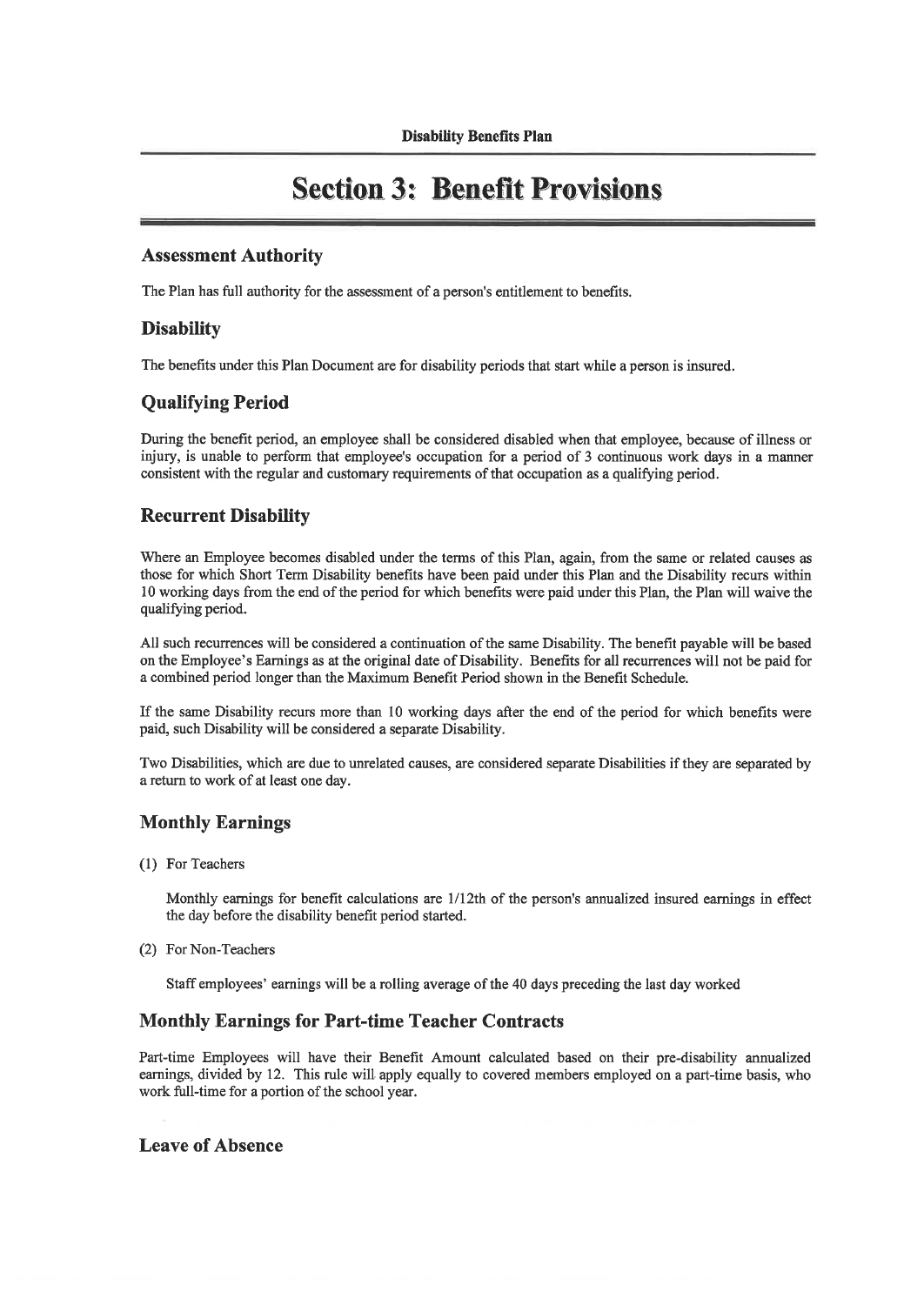If an Employee is on a leave of absence when disability commences, then Monthly Earnings will be based on  $1/12<sup>th</sup>$  of the Employee's annualized insured earnings in effect on the day before the leave started.

#### Overtime, Bonuses and Commissions

Sporadic overtime, bonuses and commissions will not be included in monthly earnings.

#### Net Pay

Net pay means the person's monthly earnings less deductions for federal and provincial income taxes, employee El contributions, employee CPP contributions plus employee contributions to the Teachers' Retirement Allowances Fimd or any other pension plan to which the employee contributes as part of employment with the employer. The deductions for taxes are the amounts an employer would be required to withhold from an employee's monthly earnings assuming taxable income equals annual earnings less the basic personal exemption. The personal exemption and tax rates used are those in effect the day before the disability or leave of absence started.

#### Short Term Disability Income Benefits

A disabled person is entitled to Disability Income Benefits under this Plan for as long as the Benefit Period lasts.

#### Amount Payable

The amount payable is the Benefit Amount less the reductions, if any, required under the offset and rehabilitation incentive provisions of this Plan Document.

#### Other Income

For the purposes of the Offset Provision, "income" refers to all income payable during the same period as Disability Income Benefits under this Plan Document.

Except for retirement benefits, all income is considered payable when a person is entitled to it, whether or not it has been awarded or received. If the person was instructed to make an application for benefits, but does not comply, the Plan will have the right to estimate said benefits according to the terms of any plans or legislation involved. Retirement benefits are considered payable when they are actually received. If income is payable in a lump sum, the amount used will be the portion payable for loss of income during the benefit period.

#### Offset Provision

#### Amended May 1st 2021

Under this provision, an Employee's Disability Income Benefit is reduced by the following income:

- 1. Disability and/or retirement benefits to which the employee is entitled under:
	- (a) the net amount of Canada Pension Plan Disability Benefits defined as the gross benefit less federal and provincial income tax;
	- (b) the Quebec Pension Plan; or
	- (c) a plan in another country for which there is a reciprocal agreement with the Canada or Quebec Pension Plan;

except for increases that take effect after the benefit period starts, or benefits payable to the employee for dependents of that employee.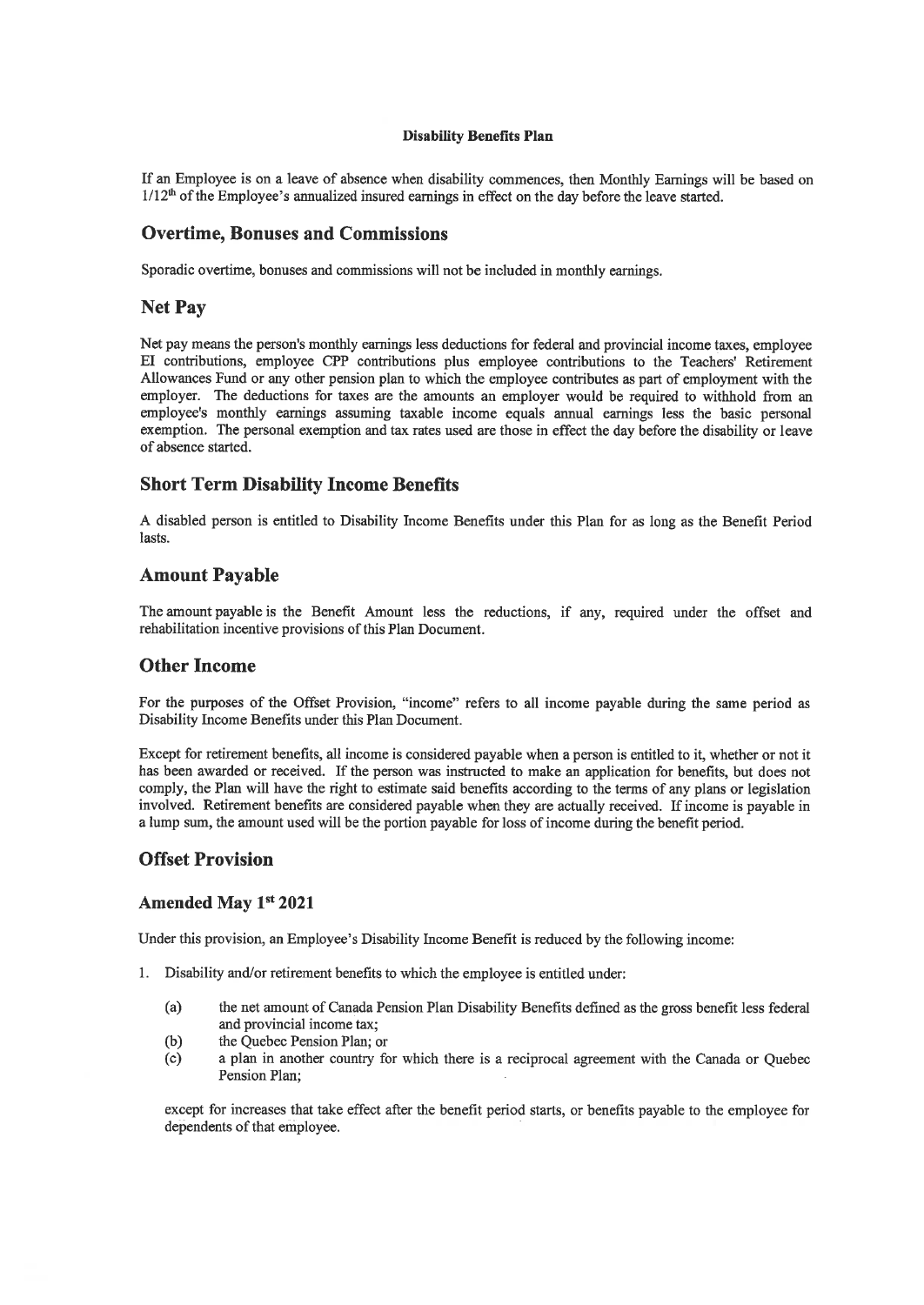- 2. Benefits under any Workers Compensation Act or similar law except for:
	- (a) permanent partial disability awards that were payable for each of the 12 months before a disability period; and
	- (b) benefits related to employment with another employer.
- 3. Loss of income disability benefits available through legislation, except for Employment Insurance benefits.
- 4. Where permitted by law, automobile insurance benefits paid or payable for loss of income. Such benefits will include those specifically mandated by the terms of coverage or legislation, as well as any other loss of income benefits included as part of a final settlement of claim.
- 5. Subrogation

Where disability income benefits become payable with respect to a claimant who has a right to recover damages from any individual, corporation or organizadon, the Plan will be subrogated to the rights of recovery of the claimant against such individual or organization to the extent that the Disability Income Benefits are paid or payable whether or not the claimant achieves full recovery of their loss.

In order to qualify for or maintain Short Term Disability Income Benefits, the claimant may be required at the discretion of the plan to sign a subrogation agreement if requested to do so by the Plan.

Whether or not a subrogation agreement has been signed, the claimant shall reimburse the Plan up to the amount of any benefit paid or otherwise payable under the Plan out of the damages recovered, which amount shall include any lump sum or periodic payments on account of past, present or future loss of income.

The claimant shall notify the Plan as soon as any action is commenced against any third party which involves a claim which would otherwise be payable under this benefit, and shall provide the Plan information including copies of all relevant documentation, of any judgment or settlement of such claim. Unless the prior approval of the Plan has been obtained, no such settlement of any claim against the third party shall be binding upon the Plan.

In the event a lump sum payment is made under a judgment or a settlement for loss of future income or for future periodic lump sum benefits which might otherwise be payable under this Plan, and the claimant fails to reimburse the Plan to the extent of the benefits paid, no benefits will be paid by the Plan until such time as the disability income benefit which would otherwise be payable under this Plan equals the amount received under the judgment or settlement.

If the third party damage claim is settled prior to trial of the action, the Plan shall be reimbursed in any amount that reasonably reflects the benefits that would otherwise be payable under this Plan, on account of past, present and future income without regard to the terms of the settlement that may have been agreed to by the clamiant and the third party.

- 6. Employment income or disability benefits related to any employment, except for:
	- (a) any amount that is related to employment other than with the employer and that was payable for each of the 12 months before a disability period
	- (b) income from an approved rehabilitation program. This income is considered under the rehabilitation incentive provision.

#### Rehabilitation Incentive Provision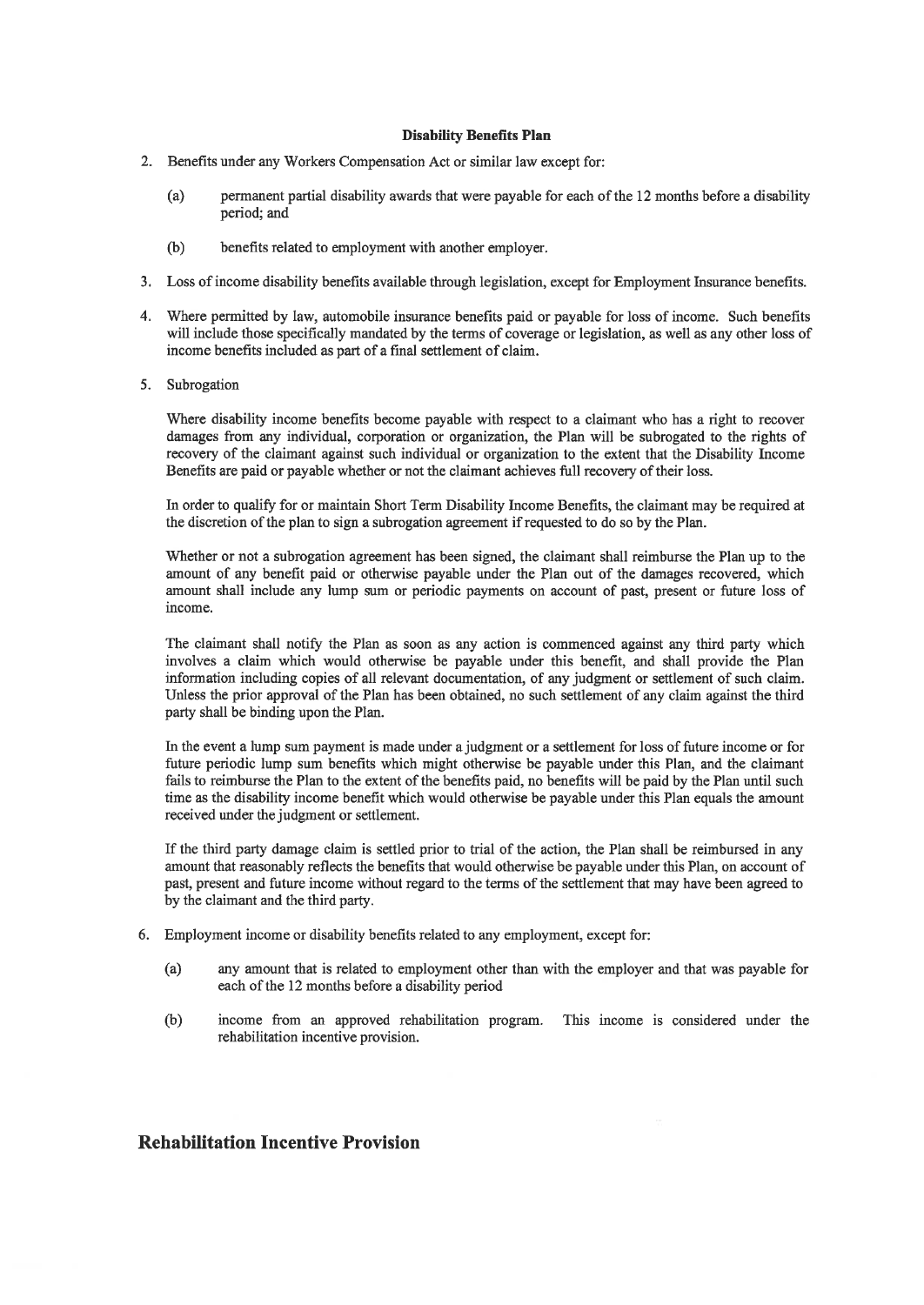Earnings received from an approved rehabilitation program are not used to reduce an Employee's Disability Income Benefit unless those earnings, income from this Plan, and the income described under the Offset Provision of this Plan Document would exceed 100% of the claimant's pre disability net monthly earnings.

If earnings received from an approved rehabilitation program, combined with Disability Income Benefits under this Plan, and income described under the Offset Provision of this Plan Document exceed 100% of the Employee's pre-disability net monthly eammgs, the Disability Income Benefit shall be reduced by the amount in excess of 100%.

#### Reconciliation of Earnings

Teachers or non-teachers, because of the tenns of their employment may earn their annual salary over a period other than 12 months. Left unrecognized this could result in either an overpayment or underpayment from the terms of this Plan. To prevent this occurrence, a reconciliation of salary will be conducted on the June 30 immediately following the commencement of benefits, and on the date benefits from this Plan terminate. Following reconciliation, and only if necessary, an adjustment will be made to the Benefit Amount which would otherwise be payable, to reflect the actual amount of lost earnings. Should the reconciliation show that an underpayment from this Plan has occurred, the Benefit Amount will be increased by a proportionate amount. Conversely, where an overpayment is identified, the Benefit Amount will be reduced by a proportionate amount.

#### General Limitations

No benefits will be paid for:

#### Independent Medical Assesment

1. Any period in which the person does not consent to, participate in, or cooperate in any independent medical assessments deemed necessary by the Short Term Disability Benefits Plan or any other investigations deemed necessary by the Short Term Disability Benefits Plan.

Reasonable and Customary Treatment

2. Any period in which the person does not participate or cooperate in a reasonable and customary treatment program on the request of the Plan.

A reasonable and customary treatment program is systematic treatment that:

- (a) is performed or prescribed by a legally licensed doctor of medicine; and
- (b) is of the nature and frequency usually required for the condition involved; and

The Plan may at its sole discretion, require the treatment program be supervised by a legally licensed medical Specialist.

Leave of Absence, Lay-OfF

3. The scheduled duration of a leave of absence or lay-off if disability starts after the leave or lay-off began.

#### Canadian Residency

4. In order to facilitate and ensure compliance with the obligation to participate in a reasonable and customary treatment program and to participate in a rehabilitation program recommended or approved by the MTS Disability Benefit Plans, claimants who will be out of Canada for a period in excess of one week are required to: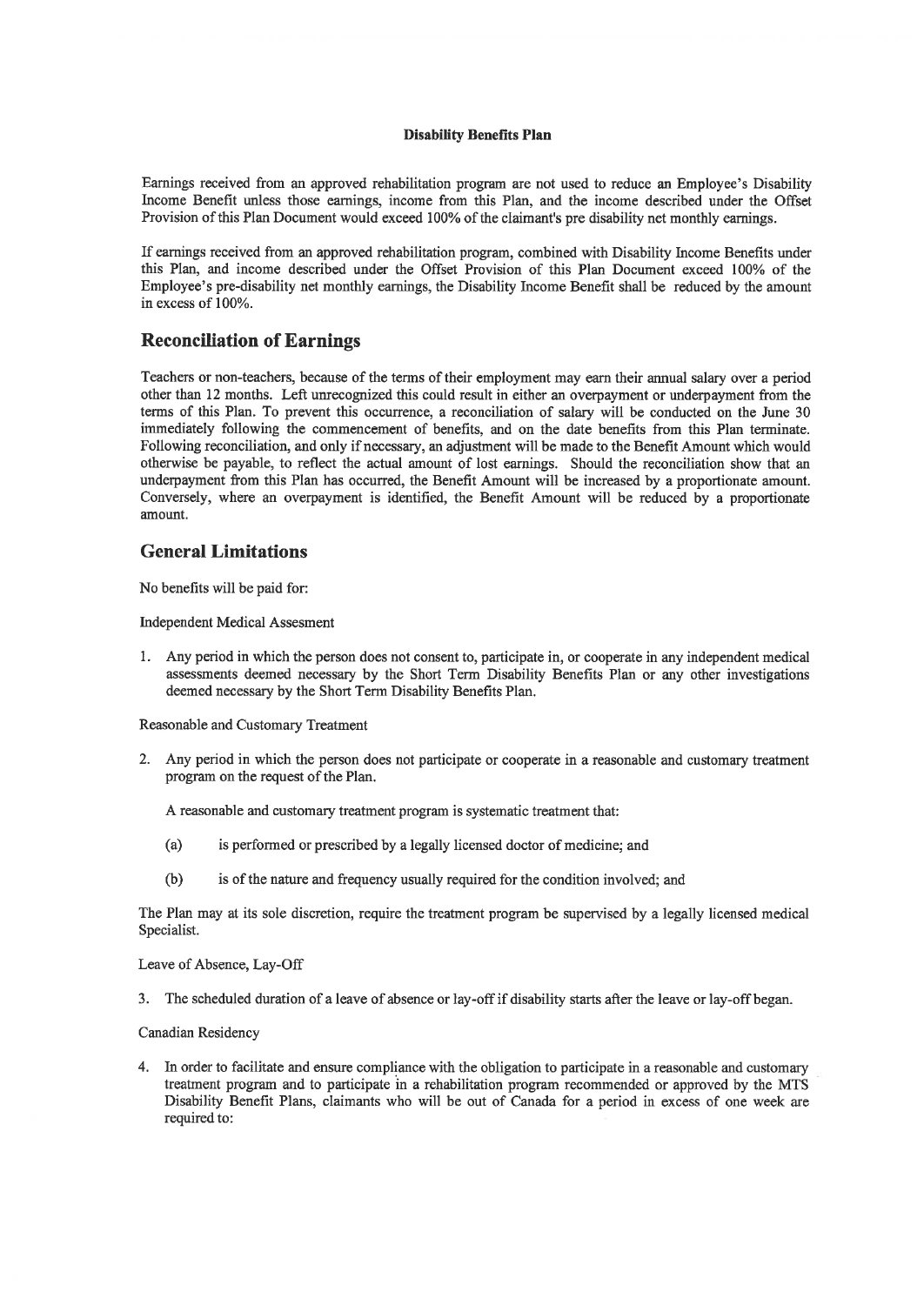- (i) advise their Case Manager in advance of their intended departure date and of the period when they expect to be outside of Canada;
- (ii) meet with their Case Manager to review matters relating to their treatment program and, if applicable, their rehabilitation program, and their availability to participate in any recommended or approved rehabilitation program.

Prison Confinement

5. A period of incarceration and/or involuntary detention via a prison or similar institution.

War, Insurrection, Riots

6. Disability arising from war, insurrection or voluntary participation in a riot.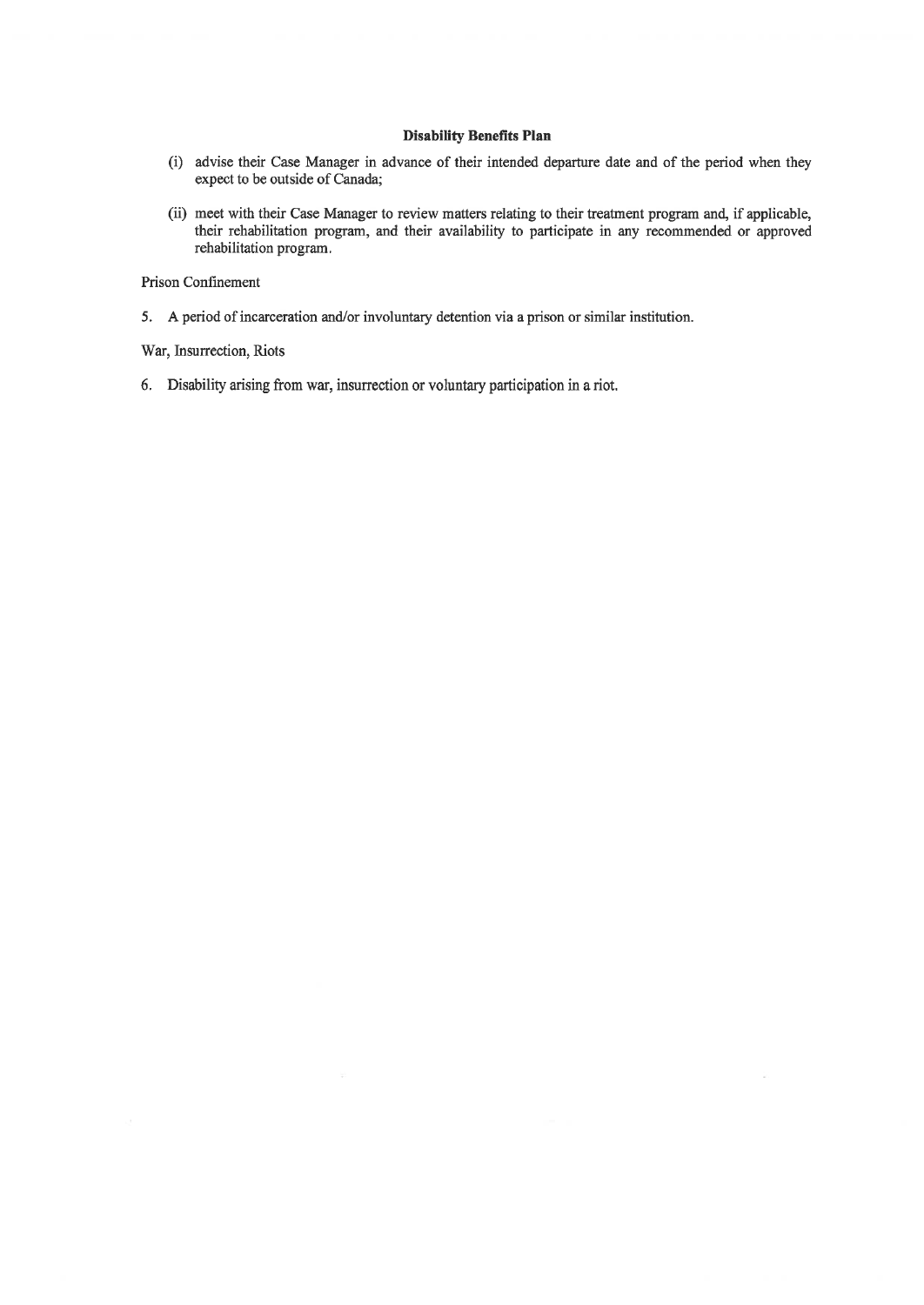### Section 4: Claims Provisions

#### Notice of Claim

To permit prompt assessment and early participation in rehabilitation programs, initial notice of claim shall be submitted by either claimant/Employee or the Employer of the claimant/Employee no later than 10 days after disability commences.

No benefits will be payable

For claims for which the Employer Fonn, the Employee Application and the Attending Physician's Statement are submitted more than 60 working days after the earlier of:

- 1. the expiry of sick leave; and
- 2. the date this Plan document terminates.

#### Proof of Claim

Benefits under this Plan Document will only be payable for periods for which the Plan has received satisfactory proof that a person is entitled to benefits.

The claimant/Employee must provide information required to prove entitlement to benefits and must also authorize the Plan to obtain information from other sources for this purpose. Whenever the Plan requests any such information or authorization, it must be submitted within 20 working days. If it is not submitted within this time, no further benefits are payable.

#### Notice of Assessment

The Plan shall provide the claimant/Employee with a written notice of assessment showing:

- 1. whether or not benefits have been approved;
- 2. whether or not further information is required; and
- 3. if benefits have not been approved, the reasons for denial and the procedures available to appeal.

#### Legal Actions

No legal action to recover benefits under this Plan can be introduced:

- 1. for 60 days after notice of claim is submitted; or
- 2. more than 1 year after a benefit has been denied.

#### **Overpayment**

If a person has received benefits in excess of their entitlement under the tenns of this Plan Document, that person is responsible for repayment of any such excess amount within 3 months of the receipt of a demand, in writing, from the Plan. This period may be extended by the Plan, in writing, and said extension is within the sole discretion of the Plan. If the person fails to fulfill this responsibility, further benefits will be withheld until the overpayment is recovered. This does not limit the Plan's right to use any other legal means to recover the excess payment.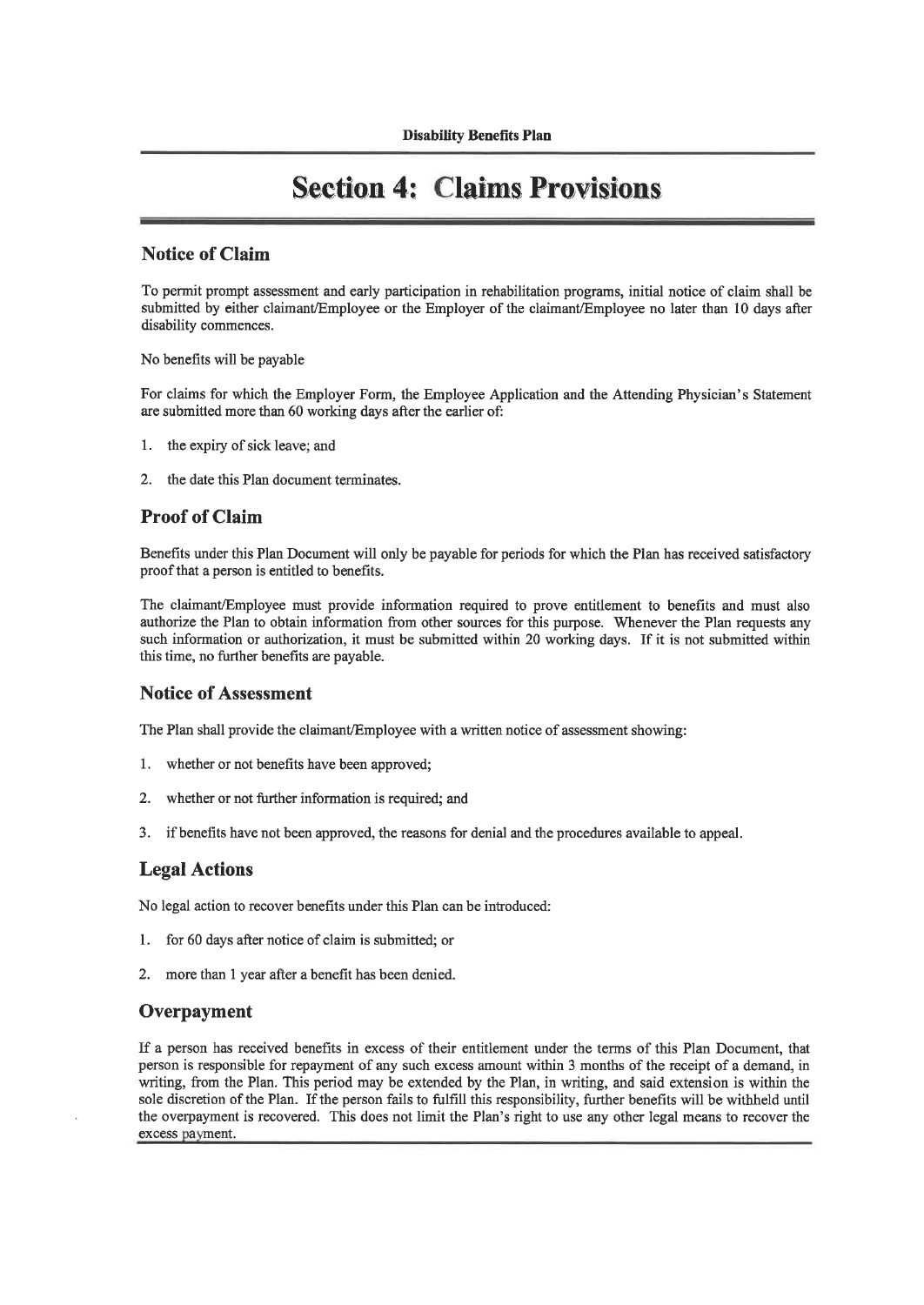### **Section 5: General Provisions**

#### **Currency**

All money payable under this Plan will be in Canadian funds.

#### Furnishing of Information: Access to Records

Upon request, the Employer must forward to the Plan:

- 1. required information on the eligibility of employees;
- 2. employee applications;
- 3. details relating to changes in insurance; and
- 4. information required for assessment of claims, including job information.

#### Medical Assessments

The Plan has the right to conduct necessary investigations relating to applications or claims, and to obtain independent medical assessments if required, and a failure to do so may, at the sole discretion of the Plan, result in the termination of benefits.

#### Disclosure Provisions

- 1. This Plan document will be available through The Manitoba Teachers' Society for review by employees.
- 2. If asked to do so within 1 years after notification of a decision concerning insurance or benefits, the Plan will disclose to the Employee the name of each person or organization that provided information concerning the Employee's application or claim.
- 3. If an Employee submits written authorization from a person or organization that provided medical information, the Plan will disclose the information to the Employee.
- 4. The Plan may, without specific authorization, disclose information about a person's claim to another insurer or benefits administrator if:
	- (a) the information could be relevant to assessment of the claunant's entitlement to other disability benefits for the same period of time; and
	- (b) the infonnation is given in confidence with the stipulation that it may not be released to another party.
- 5. Cooperation and Authorizations

Employee/claimants shall cooperate with the Plan in providing information:

- (i) to establish the existence, nature and extent of any disability;
- (ii) relating to the care and treatment of the disability;
- (iii) relating to past and present rehabilitation efforts and programs and/or potential rehabilitation programs.

Without limiting the generality of the foregoing, such cooperation shall include providing to the Plan, upon request, authorizations for the release of information to the Plan of employment information, medical treatment information from Manitoba Health or other government department or agencies and medical treatment or personal health infonnation from hospitals, physicians, or other health care providers, including clinical notes, chart notes, and test results.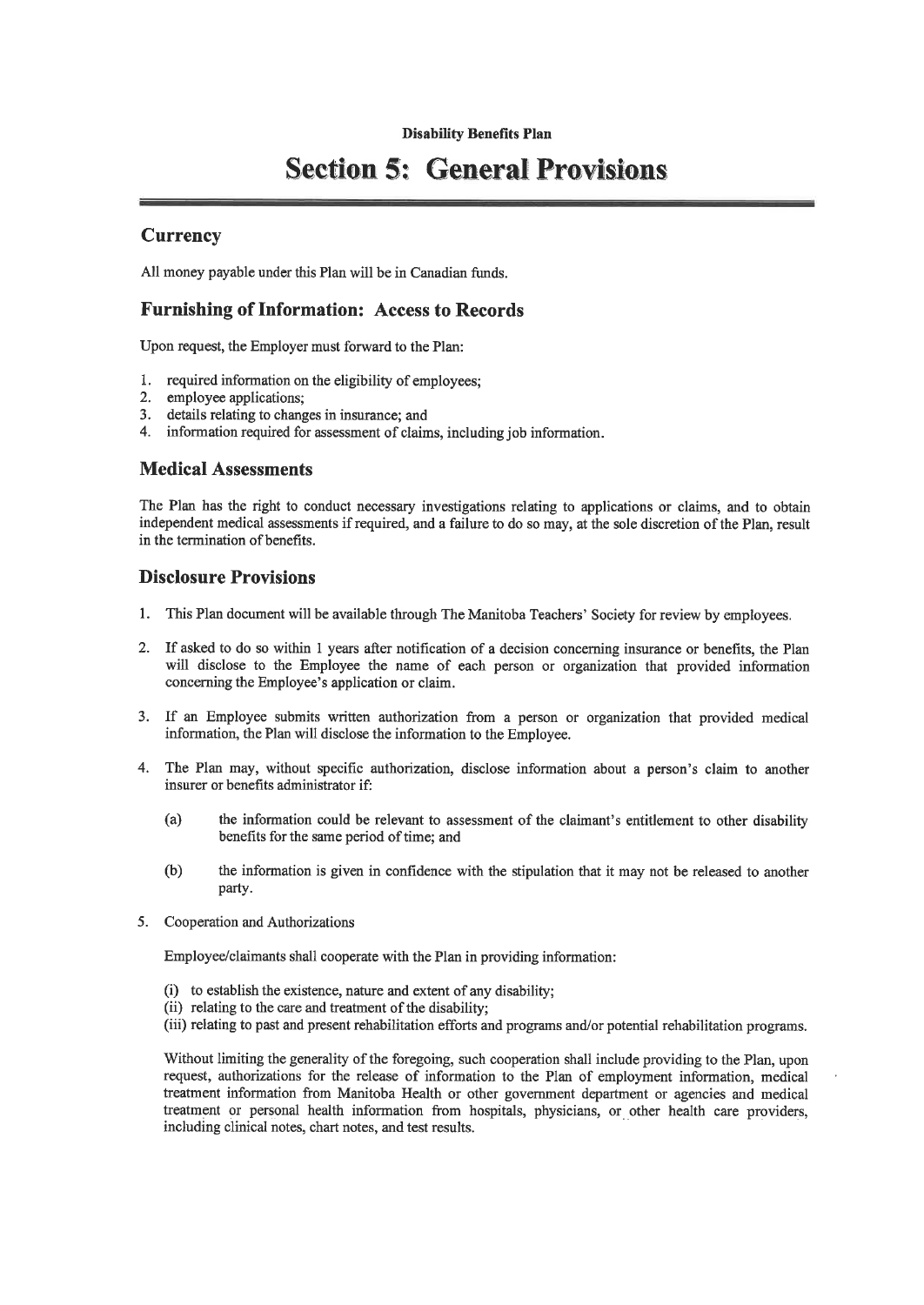#### Mediation

Mediation is a process entered into with the mutual consent of the claimant/Employee and the Plan. Within thirty (30) days following the communication by the Plan that a claim has not been accepted, the claimant/Employee or the admimstrative staff member designated to oversee the Plan may request that the dispute be resolved through a mediation process. Subject to the mutual agreement of both parties, mediation will be completed within thirty (30) days of the request, or within such other period as may be agreed to by the parties, subject to the operational policies and regulations approved by the Plan. Any mediated resolution of the dispute will be binding on both parties. The claimant and the Plan shall each pay one half of the cost of the mediator.

#### Appeals

Within sixty (60) days following the communication by the Plan that a claim decision has been made; either the Plan or the claimant/Employee may appeal the decision to an Arbitration Panel. Such an appeal shall be made by way of a Notice of Appeal in writing to the General Secretary of the Society and shall outline the grounds for the appeal. The arbitration process shall be subject to the mles of natural justice and The Arbitration Act of Manitoba. The decision of the Arbitration Panel shall be final and binding on the parties and subject to review only as provided under The Arbitration Act. The claimant/Employee and the Plan shall each pay one-halfofthe cost of the arbitration, has no meaning as it came from the Long term plan appeal mechanism and the Short term plan has no history with the Society

#### Conformity to Legislation

If this Plan Document does not conform to legislation that governs it, it is considered automatically amended to comply with the minimum requirements of that legislation.

#### Notification of Possible Disability Claim

The Plan operates a Notification system and process with Employers and Employees, wherein the Employers are asked to notify the Plan in the event that an Employee is absent from work for a specified period or longer. An Employee has a concurrent obligation to notify the Plan forthwith of any potential disability. This Notification process enables the Plan to make initial contact with the Employee to determine if a claim for disability benefits is likely to be made, in order that entitlement to disability benefits may be determined as soon as possible, and in order that rehabilitation supports, if applicable, may be made available as soon as possible. The failure to provide timely notice may result in the declination of benefits due simply to the passage of time since the disability arose.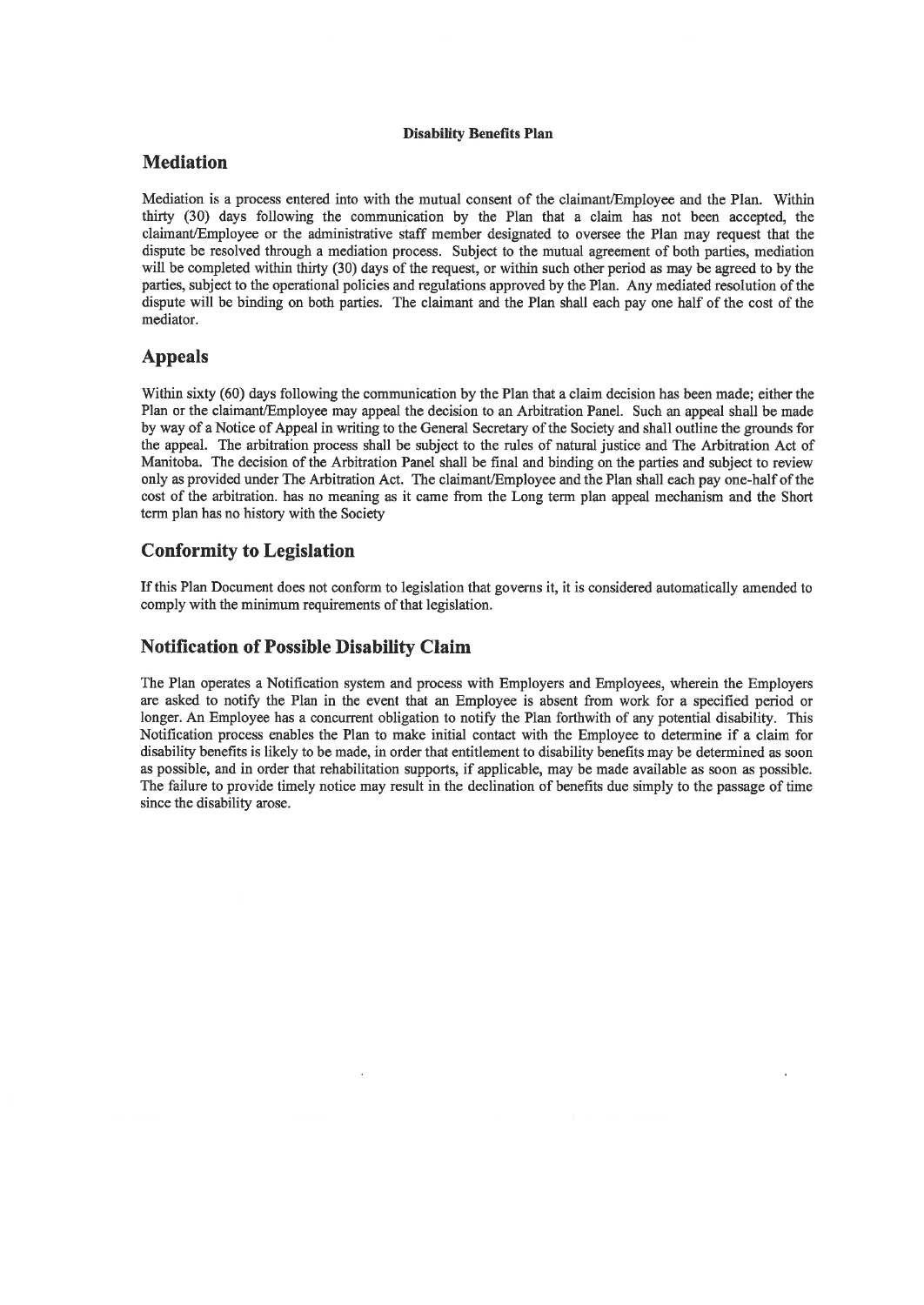### **Section 6: Premium Provisions**

#### Payment

Premiums are due on the first day of each insurance month. Premiums must be paid by the Employer to The Manitoba Teachers' Society.

Payment of premium will not cause insurance to take effect or continue if it would not do so according to this policy's insuring provisions.

#### Adjustments

The premium will be adjusted retroactively to reflect changes in insurance amounts.

#### Termination of Premium Payments

No premium will be payable by employees who are no longer eligible for coverage from the date their coverage terminates.

#### Waiver of Premium while Disabled

When in receipt of benefits from the Plan, the claimant/Employee is not required to pay the Plan premium, except those claimants/Employees who are in receipt of income from an approved rehabilitation employment program with an Employer covered by the Plan. The claimant/Employee shall have deducted at source the applicable premium applied to the rehabilitation income only.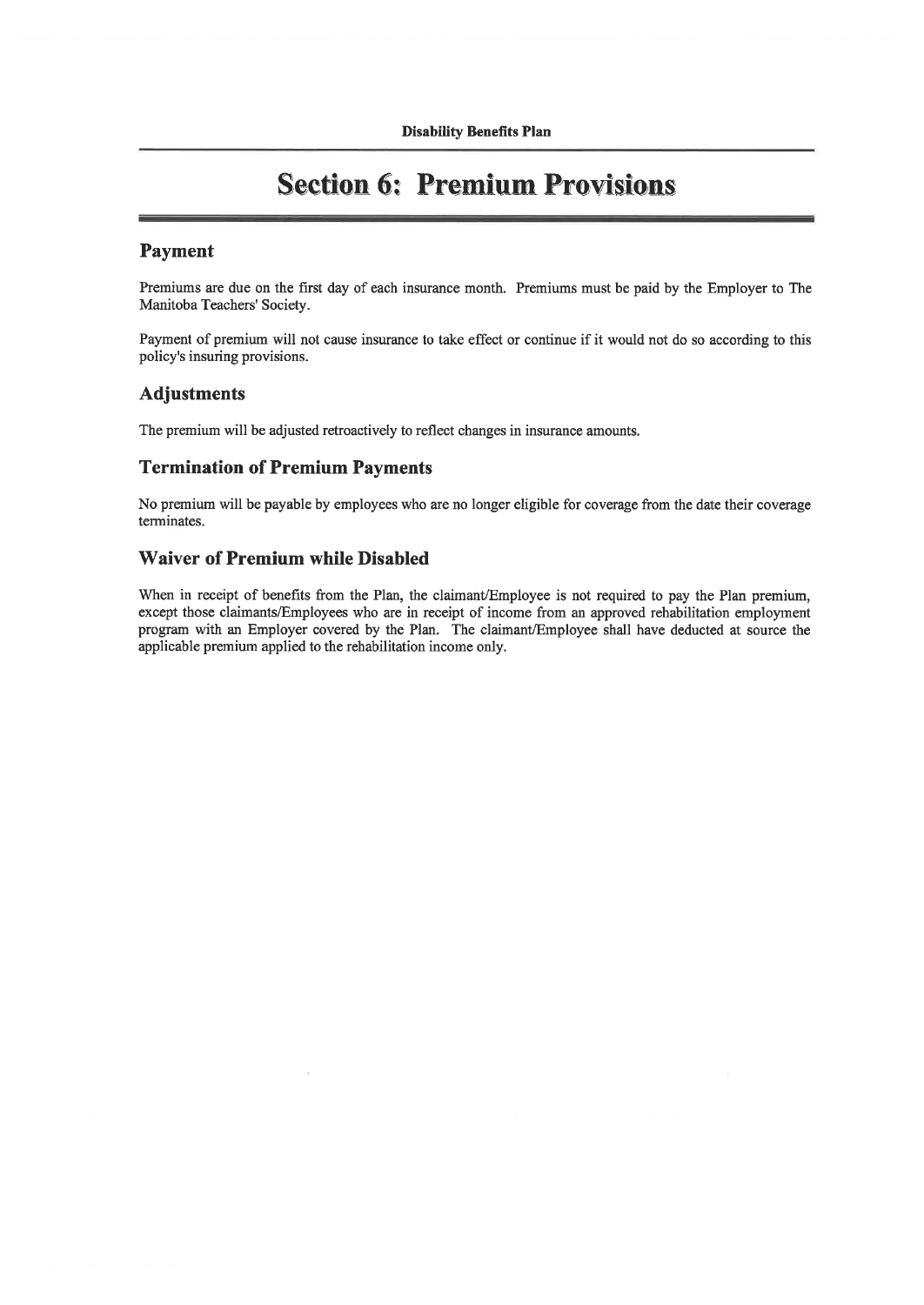# Appendix A: Eligible Employee Groups

| <b>Employer</b>                                | <b>Eligible Employee Groups</b>     | Net*                            |
|------------------------------------------------|-------------------------------------|---------------------------------|
|                                                |                                     | <b>Benefit</b><br><b>Amount</b> |
| <b>Beautiful Plains School Division</b>        | Teachers                            |                                 |
| <b>Brandon School Division</b>                 | Teachers                            |                                 |
| <b>Border Land School Division</b>             | Teachers                            |                                 |
| Division Scolaire Franco-Manitobaine           | Teachers                            |                                 |
| Evergreen School Division                      | <b>Teachers</b>                     |                                 |
| Flin Flon School Division                      | Teachers                            |                                 |
| Fort La Bosse School Division                  | Teachers                            |                                 |
| <b>Frontier School Division</b>                | Teachers                            |                                 |
| Garden Valley School Division                  | Teachers                            |                                 |
| <b>Hanover School Division</b>                 | <b>Teachers</b>                     |                                 |
| <b>Interlake School Division</b>               | <b>Teachers</b>                     |                                 |
| <b>Kelsey School Division</b>                  | <b>Teachers</b>                     |                                 |
| Lakeshore School Division                      | <b>Teachers</b>                     |                                 |
| Lord Selkirk School Division                   | <b>Teachers</b>                     |                                 |
| Louis Riel School Division                     | <b>Teachers</b>                     |                                 |
| Manitoba Institute of Trades and<br>Technology | Teachers<br>Administration/Clerical |                                 |
| Mountain View School Division                  | <b>Teachers</b>                     |                                 |
| Park West School Division                      | Teachers                            |                                 |
| Pembina Trails School Division                 | Teachers                            |                                 |
| <b>Pine Creek School Division</b>              | Teachers                            |                                 |
| Portage La Prairie School Division             | Teachers                            |                                 |
| Prairie Rose School Division                   | Teachers                            |                                 |
| Prairie Spirit School Division                 | <b>Teachers</b>                     |                                 |
| Red River Valley School Division               | <b>Teachers</b>                     |                                 |
| River East Transcona School Division           | Teachers                            |                                 |
| Rolling River School Division                  | <b>Teachers</b>                     |                                 |
| Seine River School Division                    | <b>Teachers</b>                     |                                 |
| Seven Oaks School Division                     | Teachers                            |                                 |
|                                                | Administration/Clerical             |                                 |